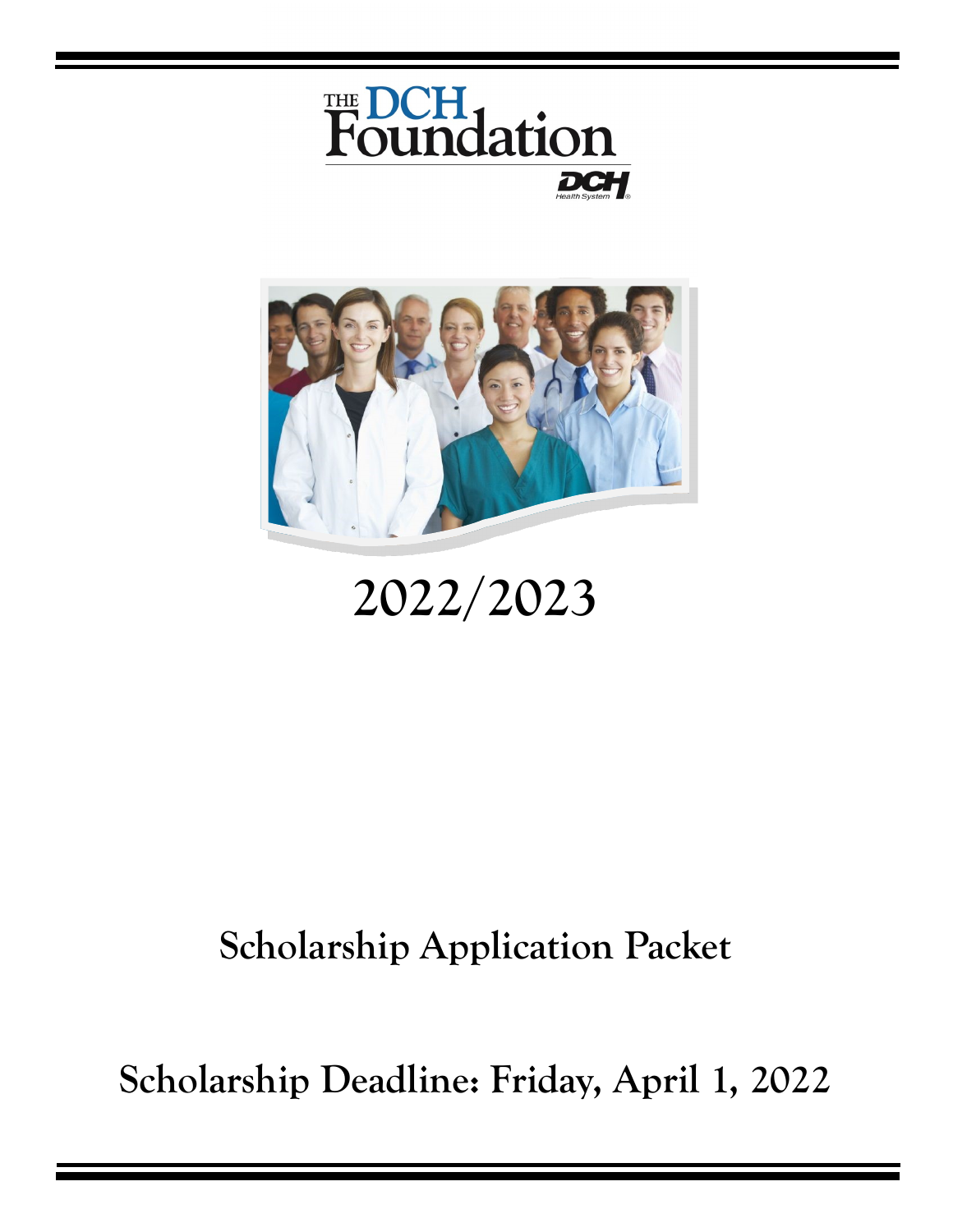#### **General Information and Eligibility**

The DCH Health System is pleased to award scholarships for students choosing the healthcare field for their future profession. All scholarships will be awarded to the most qualified applicants meeting the criteria, as judged by the DCH Foundation Scholarship Committee. Students interested in applying for multiple scholarship opportunities need to submit only one completed application packet.

#### **Application Criteria**

#### **Purpose:**

The scholarships offered within this application are designed to promote identified healthcare careers and encourage students to pursue healthcare careers within the DCH Health System.

#### **Requirements:**

Interested applicants must be:

- Currently enrolled (or accepted for enrollment) at an accredited college/university or program of study as defined by individual scholarship guidelines defined.
- Entering freshman (recent high school graduate) Must have a high school grade point average of 3.0 or higher based on a 4.0 grading scale as a full-time high school student.
- College Student—Must have a cumulative grade point average of 3.0 or higher based on a 4.0 grading scale while taking 12 hours of class work and must be eligible for continued enrollment.
- Majoring in or enrolling with the intent to major in a healthcare discipline.

All completed applications will be reviewed by the DCH Foundation Scholarship Committee. **Incomplete applications will not be considered.** Scholarship decisions will be made by the end of April. Recipients will be notified of their award in writing. All scholarship checks will be mailed directly to the college/university or school of study once proof of enrollment for the 2022/2023 academic year has been received by The DCH Foundation office. Checks will be mailed in mid-June 2022.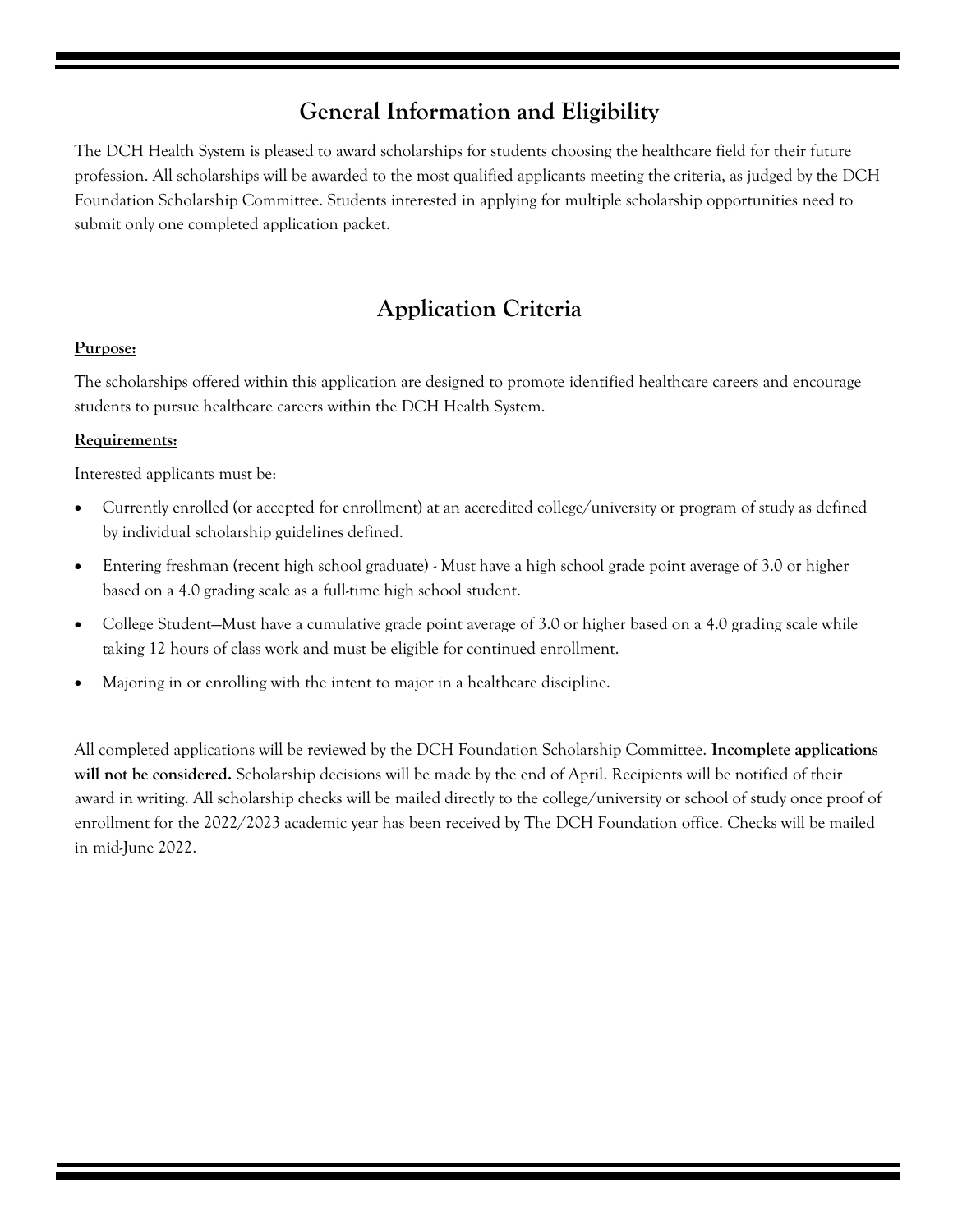#### **Application Process for DCH Foundation Scholarships**

- Clearly print/type and complete all applicable sections of the application; including signature of applicant.
- Include all required additional documentation:
	- One-page personal essay to include:
		- Reason(s) for choosing a health related career
		- Career goals (short and long-term)
		- Financial need (degree of hardship)
	- Transcript(s) from the last school attended
	- Two (2) letters of recommendation that addresses the applicant's academic ability and studiousness, personal character, and/or leadership and community/civic activities. One letter from each of the following:
		- Educator/Academic Counselor
		- Professional, Community Leader or Supervisor
	- Letter of verification of current enrollment (for current college students) or a copy of your college/university or school of study acceptance letter.
	- List of all other scholarships/grants for which you have applied or received.
- For scholarship consideration, all supportive documentation MUST be received. **Incomplete applications will NOT be considered.**
- Applications will be reviewed by the DCH Foundation Scholarship Committee.
- Applicants will be notified in writing of their award status and all additional deadlines related to their award.
- Scholarship payments will be mailed directly to the recipient's college/university or school of study.

#### **Completed application and supportive documentation should be submitted to:**

The DCH Foundation

c/o DCH Foundation Scholarship Committee

Mailing Address

809 University Boulevard, East

Tuscaloosa, AL 35401

Physical Address

1110 Dr. Edward Hillard Drive

Tuscaloosa, AL 35401

If you have questions, please contact The DCH Foundation at (205) 759-7349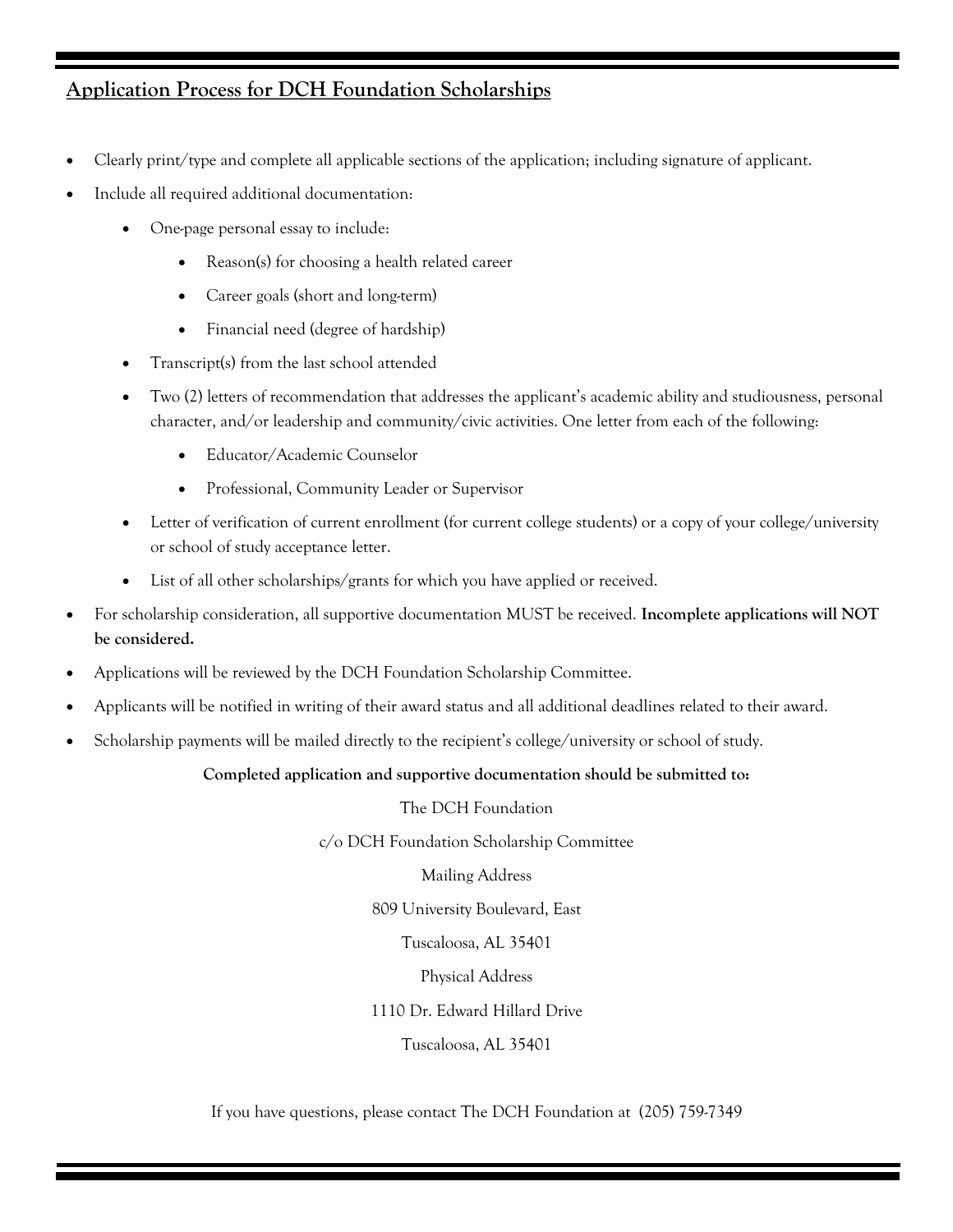#### **DCH Health System Volunteer Auxiliary Scholarship**

*Sponsored by the DCH Volunteer Auxiliary*

The DCH Volunteer Auxiliary Scholarship is open to permanent residents of Tuscaloosa County and surrounding counties serviced by the DCH Health System who wish to pursue a health-related career as a full-time student at an accredited college or university in Tuscaloosa County. Consideration will be given to students who pursue a degree in a discipline not offered in Tuscaloosa County i.e. Pharmacy. Ten (10) one-time \$1,000 scholastic scholarships will be awarded annually based on the availability of funds, with four of the scholarships restricted to students who meet the following additional criteria:

Guidelines for Selection:

- The Lucy Jordan Scholarship Award is awarded to a high school senior who has participated in the DCH Junior Volunteer program with 200 or more donated hours.
- Sarajane & Don Pugh Scholarship Award is awarded to a DCH employee going back to school to further their professional education toward a medical degree, i.e. B.S. in Nursing, Physical Therapy, Masters or PhD., or other form of higher education. The recipient must also demonstrate personal involvement in community functions. Many DCH employees have families, full-time work schedules, debts, etc. and need assistance to pay for course work and materials to obtain additional education. This award will be an incentive for employees to do so and also encourage retention of valuable employees.
- DCH Employee Family Scholarship Award will be awarded to two (2) DCH Health System employees or dependent children of DCH employees. The recipients may live in one of the surrounding counties served by the DCH Health System.

#### **DCH Phlebotomy School Scholarship**

*Sponsored by Donna Marrero*

The DCH Phlebotomy School Scholarship will provide funds for a DCH employee or trainee to be used for tuition at the DCH Phlebotomy School. The scholarship is a one-time award up to \$700 to be awarded annually based on eligibility requirements and the availability of scholarship funds.

Guidelines for Selection:

- Full-time enrollment in the DCH Phlebotomy School.
- Meet all personal qualifications for the DCH Phlebotomy School.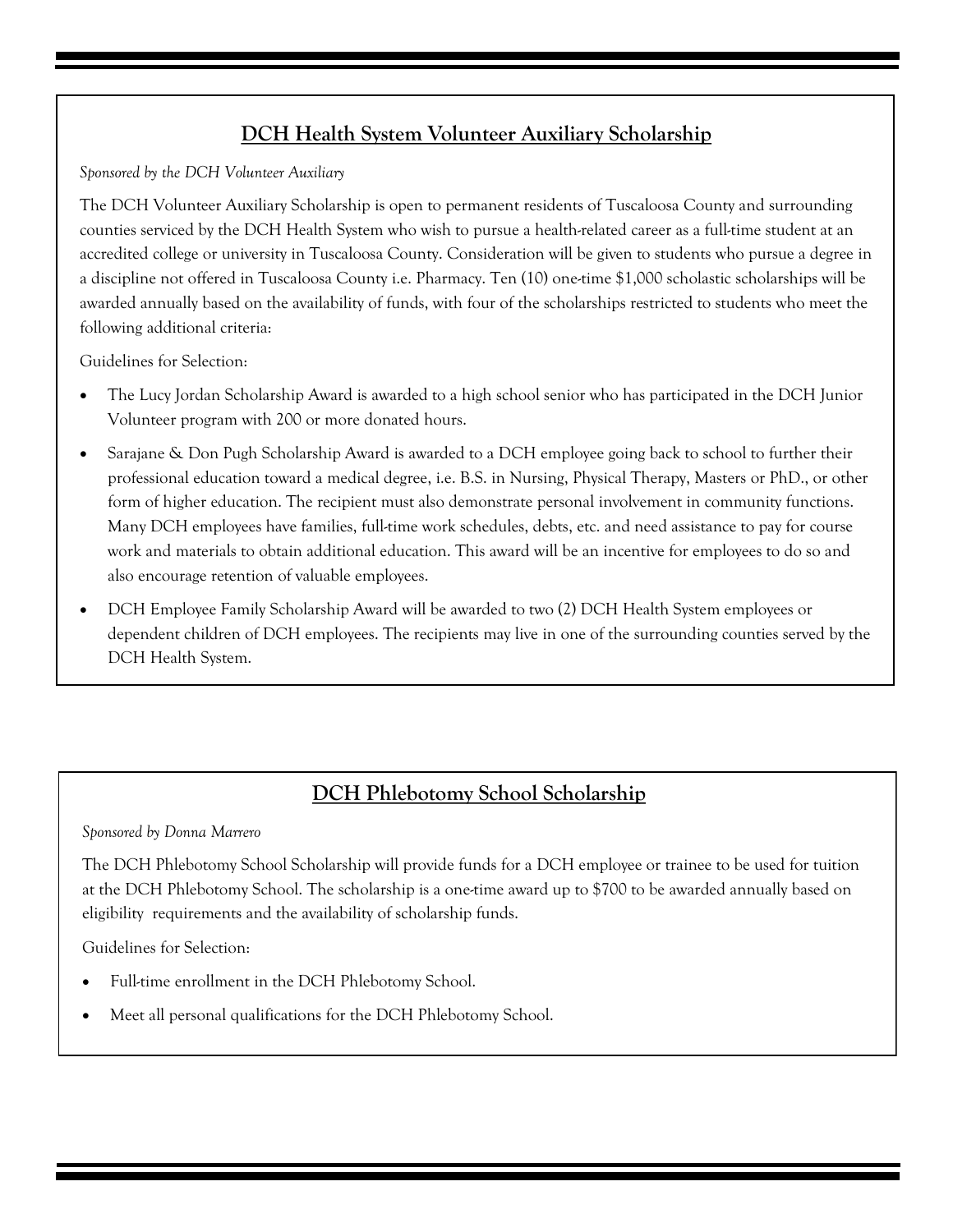#### **Harry W. & Lee T. King Memorial Scholarship for Critical Care Nursing**

*Sponsored by the family of Harry W. & Lee T. King*

The Harry W. & Lee T. King Memorial Scholarship for Critical Care Nursing will provide funds for a DCH employee or trainee to be used for full-time tuition for the Fall semester at the Capstone College of Nursing at The University of Alabama. The scholarship is a one-time award of \$1,000 to be awarded annually based on eligibility requirements and the availability of scholarship funds.

Guidelines for Selection:

- Full-time enrollment at the junior or senior level in the Capstone College of Nursing.
- Include an emphasis of critical care nursing, although outstanding students with other emphases will be considered.
- Employed within the DCH Health System with a desire to complete education for a BSN Degree.

#### **Hillcrest High School Adopt-A-School Partnership Scholarship**

*Sponsored by the DCH Health System*

DCH Regional Medical Center is proud to offer the Adopt-A-School Partnership College Scholarship to a Hillcrest High School Senior who has demonstrated excellence and leadership while attending Hillcrest High School. All aspects of the candidate's high school career, including scholastic achievement, leadership roles, work experience, community involvement and financial need will be considered. The Scholarship will provide \$1,000 towards the cost of the annual full-time tuition, books and supplies at an accredited community college or university.

Guidelines for Selection:

High school senior enrolled at Hillcrest High School in Tuscaloosa, Alabama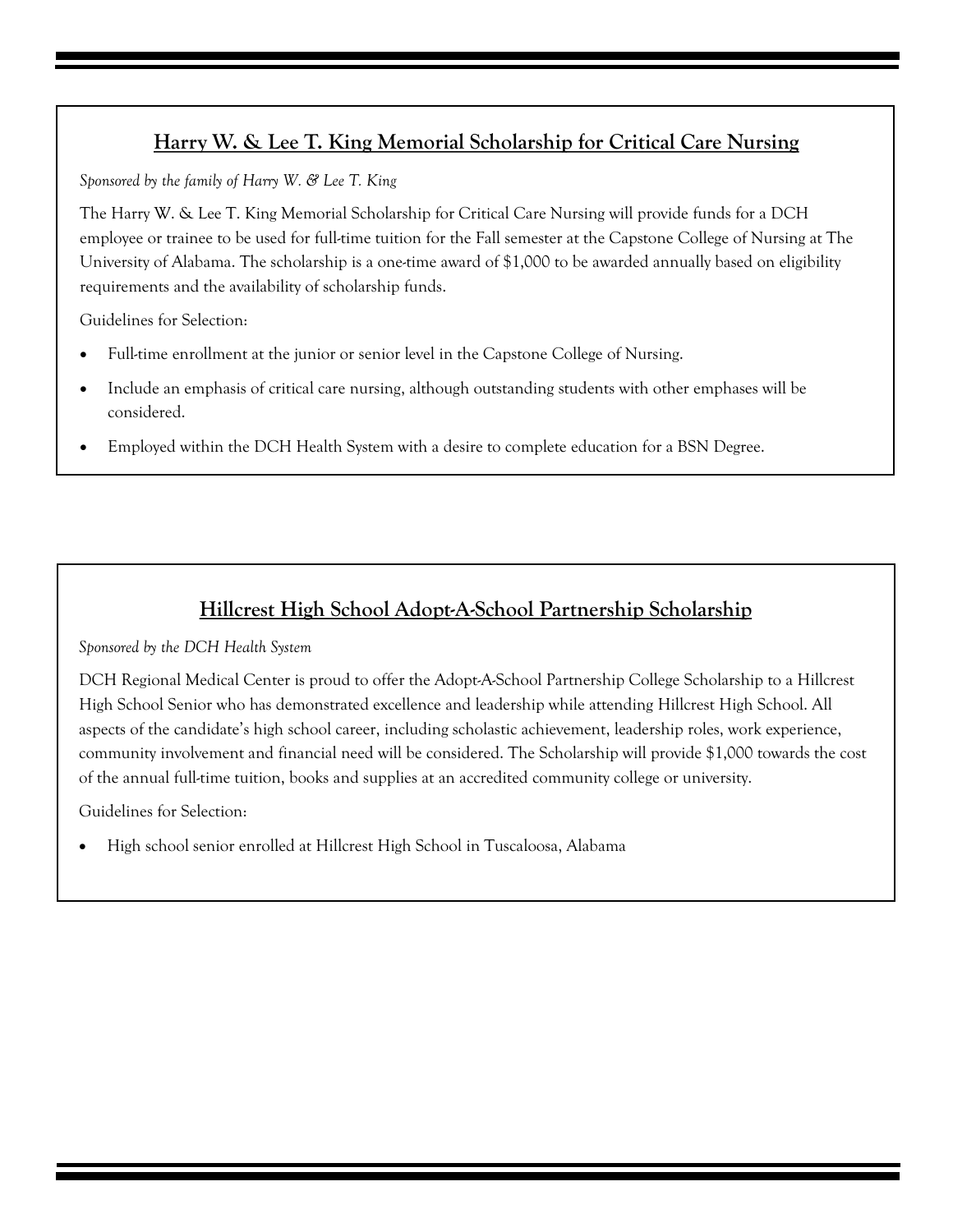#### **Kay Dodson Dockery Scholarship**

*Sponsored by the family of Kay Dodson Dockery*

Kay Dodson Dockery was born in Tuscaloosa, AL; the oldest of two daughters of Mr. & Mrs. Billie Dodson. Following graduation from Brookwood High School in 1975, she was accepted into both the DCH School of Nursing and the DCH School of Radiologic Technology but chose the radiologic technology school because of the lower tuition costs. After graduation from the DCH School of Radiologic Technology, she began her career at DCH as a Radiology Tech. As fate would have it, she met her husband, George Dockery, through a co-worker in the Radiology Department at DCH. Kay enjoyed a rewarding career of many years at DCH as a Radiology Technologist and met many life-long friends while employed there. It is Kay and her family's hope that this scholarship will help others pursue a career in this very rewarding field by creating this endowment of the Kay Dodson Dockery Scholarship. This scholarship will be awarded annually to a deserving and outstanding student at the DCH School of Radiologic Technology who excels in academics, demonstrates financial need and is a life-long resident of Tuscaloosa County.

The Kay Dodson Dockery Scholarship will provide funds for a deserving and outstanding student who is seeking a degree in radiologic technology. The scholarship is a one-time award of \$1,000 to be awarded annually based on eligibility requirements and the availability of scholarship funds.

Guidelines for Selection:

- Full-time enrollment at the DCH School of Radiologic Technology
- Academic potential for successful completion of the radiologic technology program
- Evidence of financial need
- Tuscaloosa City/County resident as defined by applicant graduating high school from a school physically located in Tuscaloosa County.

#### **DCH Radiologic Technology Program Scholarship**

The DCH Radiologic Technology Program Scholarship will provide funds for current students who have successfully completed the first two quarters to be used for tuition at DCH's Radiologic Technology School. The scholarship is a one-time award of \$750 to be awarded annually up to two recipients based on eligibility requirements and the availability of scholarship funds.

Guidelines for Selection:

- Full-time enrollment in the DCH School of Radiologic Technology Program
- Successfully completed the first two quarters of the program
- Maintained a 2.5 GPA or higher while in the program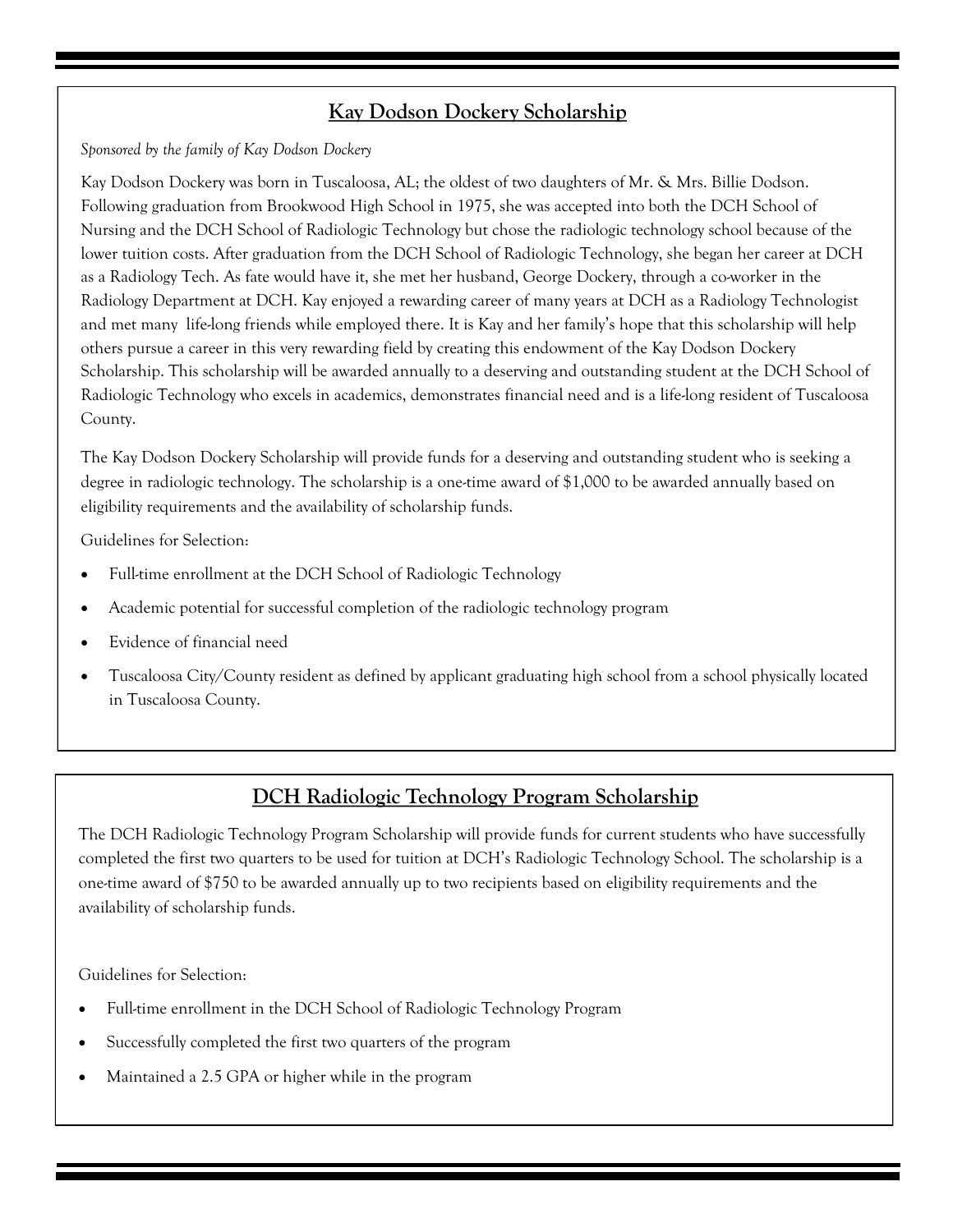#### **Peggy Simpson Ford Scholarship**

*Sponsored by the family of Peggy Simpson Ford*

Peggy Simpson Ford was born in Middleton, TN, one of four children of Mr. & Mrs. Lester Simpson. Following graduation from Middleton High School, she received her degree in education from the University of Tennessee in 1956. She taught sixth grade in Memphis, TN. She and James Henry Ford, Jr., of Walnut, Mississippi, were married in Peggy's hometown in 1959. Jim graduated from Walnut High School, attended Booneville Mississippi Junior College and received a BA Degree from Memphis State University. He began work as an auditor at Sears, then as an assistant administrator at Methodist Hospital in Memphis. They had four children when they moved to St. Louis, Missouri in 1967 for Jim to study at St. Louis University where he received a MA degree in Hospital Administration, followed by completing a residency in Cincinnati, OH. In 1969, they moved to Tuscaloosa where he became Assistant Administrator of Druid City Hospital. In 1976, Jim became Administrator/President and served in that capacity until his retirement in 1996. Their four children are all graduates of The University of Alabama and Jim and Peggy have seven grandchildren. Their pride in the DCH Health System prompted their endowment of the Peggy Simpson Ford Scholarship. This scholarship will be awarded annually to a deserving and outstanding student who excels in academics, has exemplary good character, and demonstrates financial need.

The scholarship is a one-time award of \$1,000 to be awarded annually based on eligibility requirements and the availability of scholarship funds.

Guidelines for Selection:

- Financial need will be considered but will not be the primary award criterion.
- Priority for awarding the scholarship will go first to those pursuing a degree in Physical Therapy, next to those pursing a degree in Respiratory Therapy and lastly to those pursuing a degree in Nursing.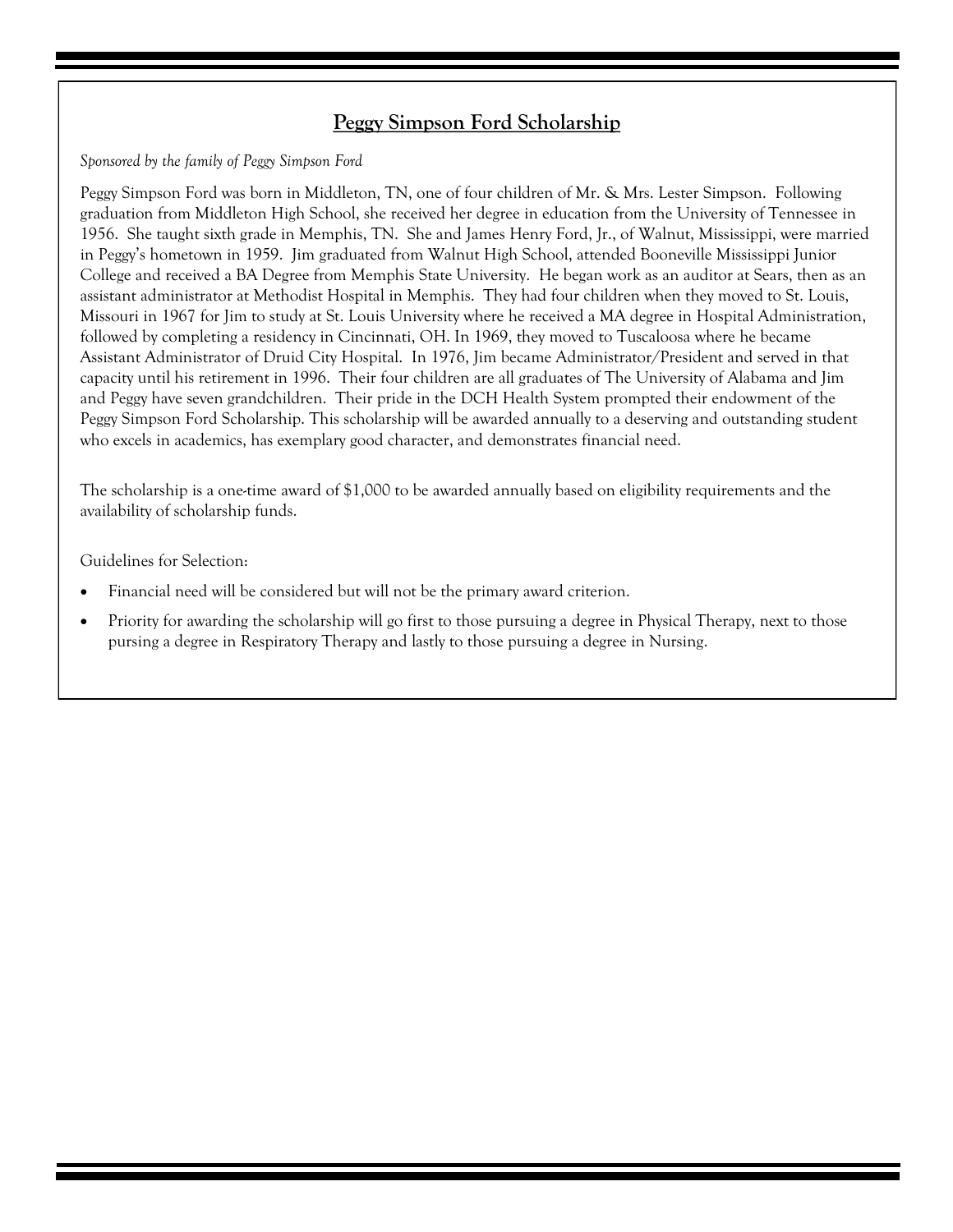# **Foundation** Scholarship Application

| <b>Scholarship Choice(s):</b>                                                          |                                                                                                                         |  |
|----------------------------------------------------------------------------------------|-------------------------------------------------------------------------------------------------------------------------|--|
| DCH Volunteer Auxiliary Scholarship                                                    | DCH Phlebotomy School Scholarship                                                                                       |  |
| DCH Radiologic Technology Program Scholarship                                          | Harry W. & Lee T. King Memorial Scholarship                                                                             |  |
| Hillcrest High School Adopt-A-School Scholarship                                       | $\Box$ Kay Dodson Dockery Scholarship                                                                                   |  |
| □ Peggy Simpson Ford Scholarship                                                       |                                                                                                                         |  |
| Check all that apply:                                                                  |                                                                                                                         |  |
| □ Current DCH Health System Employee                                                   | Previous recipient of DCH Foundation Scholarship                                                                        |  |
| □ Legal Dependent of DCH Health System Employee                                        | $\Box$ External Applicant                                                                                               |  |
| □ Current/Previous DCH Junior Volunteer                                                |                                                                                                                         |  |
| <b>Applicant Profile:</b>                                                              |                                                                                                                         |  |
|                                                                                        |                                                                                                                         |  |
|                                                                                        |                                                                                                                         |  |
|                                                                                        |                                                                                                                         |  |
|                                                                                        |                                                                                                                         |  |
|                                                                                        |                                                                                                                         |  |
|                                                                                        |                                                                                                                         |  |
| Past/Present Junior Volunteers:                                                        |                                                                                                                         |  |
|                                                                                        |                                                                                                                         |  |
| Education: (please indicate your current classification)                               |                                                                                                                         |  |
| $\Box$ High School Senior/Graduate $\Box$ College Freshman                             | □ College Sophomore<br>$\Box$ College Junior                                                                            |  |
| □ College Senior □ GED Candidate                                                       |                                                                                                                         |  |
|                                                                                        |                                                                                                                         |  |
|                                                                                        |                                                                                                                         |  |
| 2022/2023 Education Plan                                                               |                                                                                                                         |  |
|                                                                                        |                                                                                                                         |  |
|                                                                                        |                                                                                                                         |  |
| Applicant's Acknowledgement and Certification Statement:                               |                                                                                                                         |  |
|                                                                                        |                                                                                                                         |  |
| provide a complete application by the deadline, my application will not be considered. | I do hereby certify that, to the best of my knowledge, the above information is accurate. I understand that if I do not |  |
|                                                                                        |                                                                                                                         |  |